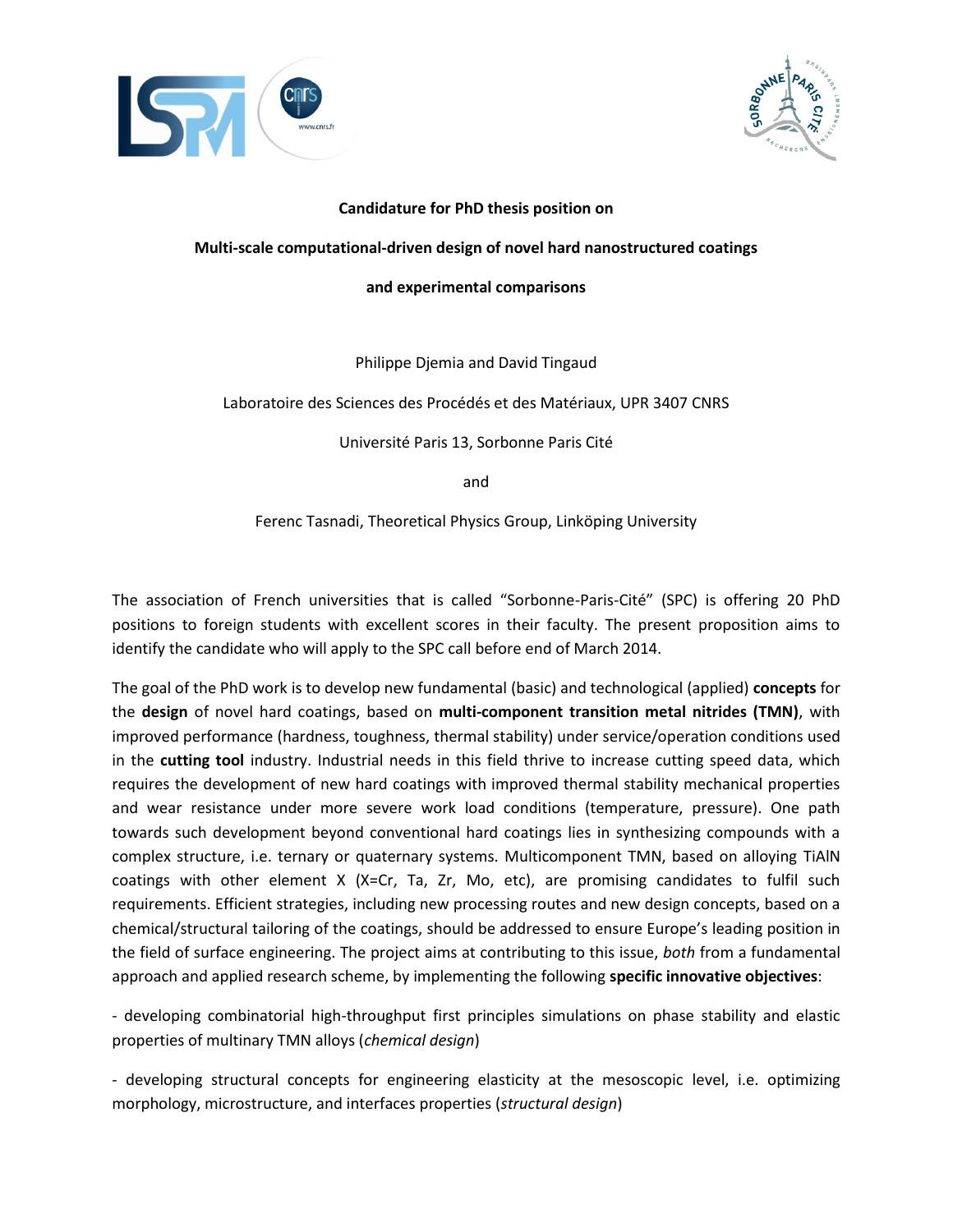



- implementing advanced, high accuracy, atomic resolution to understand basic mechanisms of growth and structural evolution, and validate the novel concepts in industrial cutting applications.

The best coating candidates will be identified thanks to the relationships bewteen the computed/measured elastic properties and brittle-ductile behaviour, as inferred from known criteria.

The **originality** of the project lies in the implementation of a multi-scale computational approach to predict phase stability and elastic properties at the single-crystal level (first-principles calculations) as well as at the polycrystal level (phase-field and kinetic Monte Carlo mesoscopic simulations, effective averaged elastic constants), to tailor the composition, growth morphology and microstructure of Ti-Al-X-N coatings with enhanced properties.

The proposed PhD thesis is embedded in the framework of the transnational M.Era-Net MC2 project "Multi-scale Computational-driven design of novel hard nanostructured Coatings" funded by the ANR (France), Vinnova (Sweden) and FNR (Luxembourg). It is a collaboration of several international research groups from the LSPM in Villetaneuse (France), Pprime institute in Poitiers (France), the IFM in Linköping (Sweden) with an industrial partner and the CRP-GL (Luxembourg) in Belvaux. **The successful candidate will study the phase stability, the microstructural and the mechanical properties of disordered quaternary TiAlXN nitrides alloys combining advanced ab initio calculations, phase field simulations and effective elastic properties evaluations. Also, numerical estimates will be compared to experimental determinations using non-conventional techniques such as Brillouin light scattering and picosecond techniques on TiTaAlN and TiZrAlN films elaborated by the partners.**

## **For further information, please contact**

Prof. Philippe Djemia [\(djemia@univ-paris13.fr,](mailto:djemia@univ-paris13.fr) Tel.: +33 (0)1 49 40 34 82) or Dr. Ferenc Tasnadi [\(tasnadi@ifm.liu.se,](mailto:tasnadi@ifm.liu.se) Tel.: +46 13 285709)

Applications including a CV (including the Master scores), 2 letters of recommendations, and a letter of motivation (with acquired competences or to be acquired and perspectives) should be sent to [djemia@univ-paris13.fr.](mailto:djemia@univ-paris13.fr)

**Deadline: March 23st, 2014**